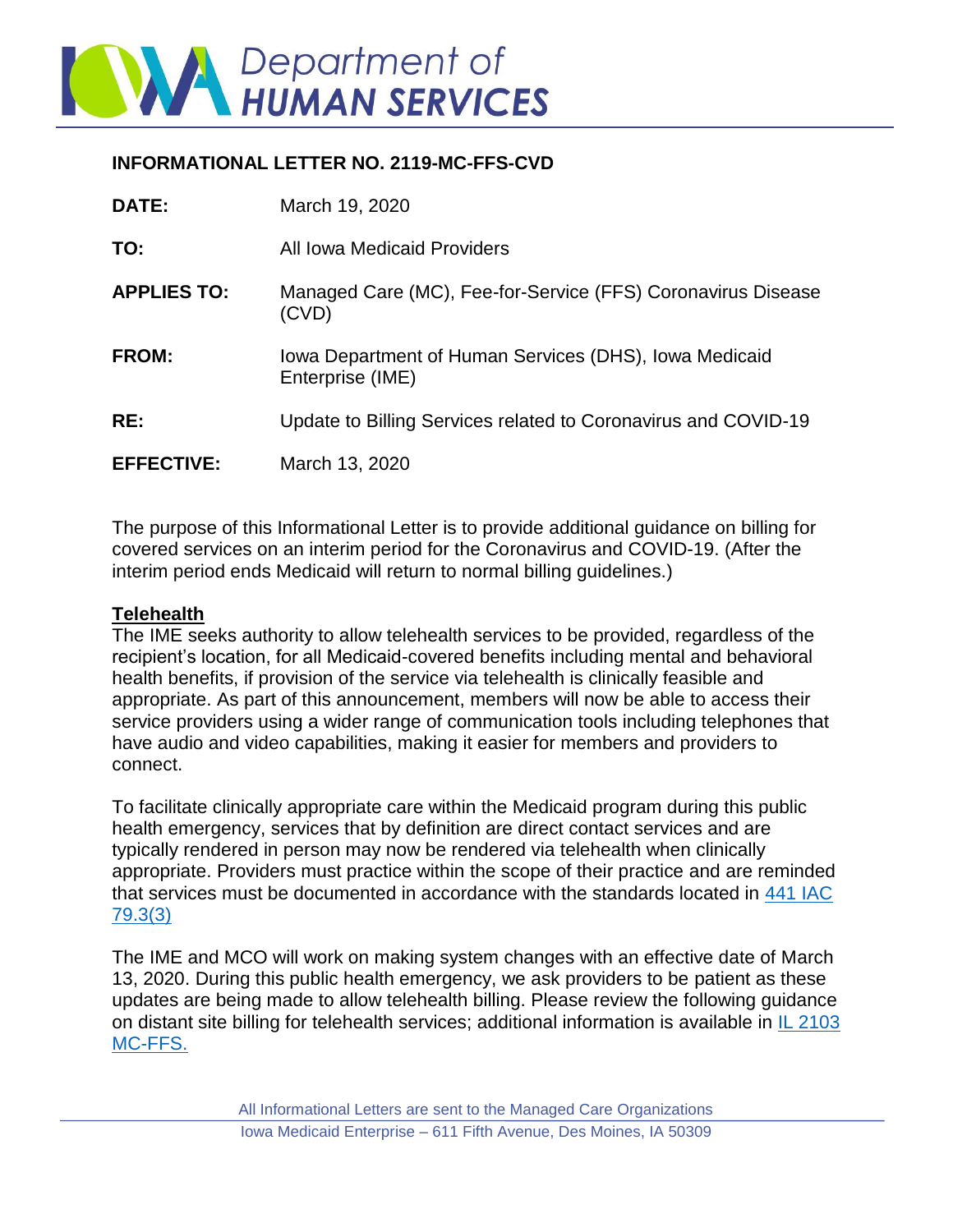# **Distant Sites**

A distant site is the location of the provider at the time the service is furnished via a telecommunications system. Distant site practitioners submit claims for telehealth services using the appropriate Current Procedural Terminology (CPT) or HCPCS code.

## **Originating Sites**

An originating site is the location of a Medicaid member at the time the service is provided via a telecommunications system.

#### **Place of Service (POS) Code**

The provider would bill the applicable HCPCS/CPT codes with POS code 02 (telehealth).

# **Modifier 95**

Iowa Medicaid will recognize Modifier 95 – Synchronous Telemedicine Service Rendered via Real-Time Interactive Audio and Video Telecommunications System, as informational only.

Please note that originating and distant sites billing is only applicable to clinical services currently delivered via telemedicine. Originating and distant site billing is NOT applicable for services that are simply moving to using telephonic contact in place of face-to-face contact. These services will bill following current billing practices, documenting those services in alignment with the service definition.

#### **Premiums Suspended**

The IME has suspended all premiums/share of cost obligation for IA Medicaid programs until further notice. IME and the Managed Care Organizations (MCOs) will be updating systems to no longer deduct copayments from claims. During this time, providers should not be collecting any payments from members. Members will be mailed a notice about the suspension of premiums.

# **Pharmacy Billing**

A member has the option to obtain additional medication through one of the two options:

1. Override for Early Refill

For prescription refills, IME and MCOs have the following instructions in order to process necessary prescription overrides for Early Refill/Refill too soon during the COVID-19 outbreak:

- Submission Clarification Code Field: 420-DK.
- Pharmacist override allowed by entering a Submission Clarification Code of "13".

Pharmacists should use their professional judgment and consult with the prescriber as necessary. The SCC of 13 only applies when the refill has a different date of service from the prior claim.